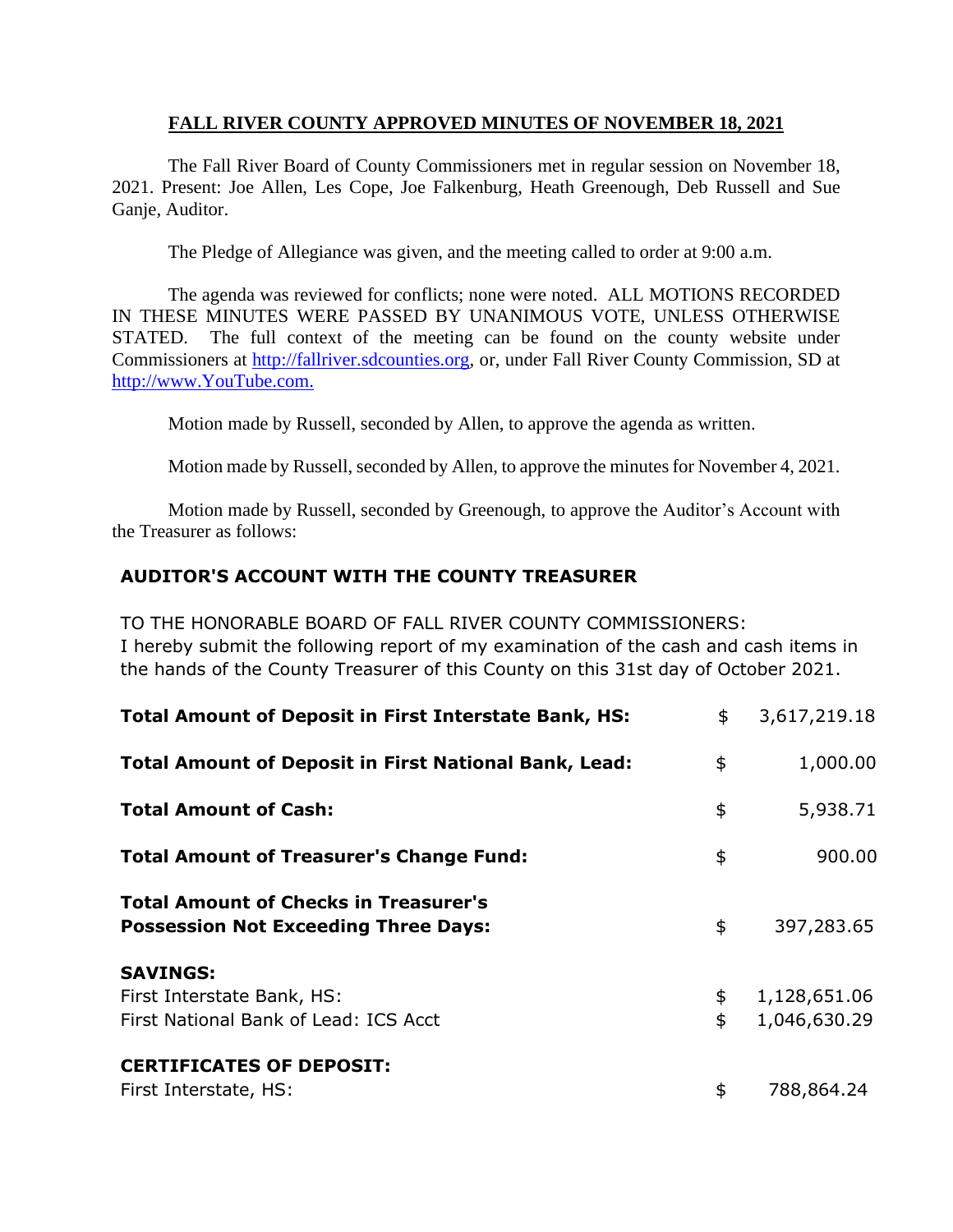| Black Hills Federal Credit Union, HS:                                                                          |            | \$           | 250,000.00      |
|----------------------------------------------------------------------------------------------------------------|------------|--------------|-----------------|
| Bank of the West, HS:                                                                                          |            | \$           | 543,287.71      |
| Schwab Treasury:                                                                                               |            | \$           | 275,364.22      |
| First National Bank, Lead:                                                                                     |            | \$           | 309,081.91      |
| Black Hills Community, Rapid City:                                                                             |            | \$           | 805,786.21      |
| Liberty National, Sioux Falls:                                                                                 |            | \$           | 4,047,710.43    |
| Itemized list of all items, checks and drafts that have<br>been in the Treasurer's possession over three days: |            |              |                 |
| Register of Deeds Change Fund:                                                                                 |            |              | 500.00          |
| Highway Petty Cash:                                                                                            |            | \$<br>\$     | 20.00           |
| Election Petty Cash:                                                                                           |            |              | 15.00           |
| <b>RETURNED CHECKS:</b>                                                                                        |            |              |                 |
| Brun, Cyril                                                                                                    | 9/2/2020   | \$           | 806.60          |
| Caveye, Russell                                                                                                | 10/26/2020 | \$           | 64.77           |
|                                                                                                                |            | <b>TOTAL</b> | \$13,219,123.98 |

Dated This 31st Day of October 2021.

# /s/Sue Ganje, County Auditor of Fall River County

/s/Teresa Pullen, County Treasurer of Fall River County

| <b>County Monies</b>           |               | 10,912,885.11   |
|--------------------------------|---------------|-----------------|
| <b>Held for other Entities</b> | $\mathcal{F}$ | 2,096,963.19    |
| Held in Trust                  | \$            | 209,275.68      |
| <b>TOTAL</b>                   |               | \$13,219,123.98 |

The Above Balance Reflects County Monies, Monies Held in Trust, and Monies Collected for and to be remitted to Other ENTITIES: SCHOOLS, TOWNS, AND STATE.

Motion made by Greenough, seconded by Allen, to accept the resignations of Vince Logue and Thomas McMillen as deputy coroners.

Motion made by Greenough, seconded by Cope, to approve Geoff Benway, Joe Hayashi, Bob Evans, Jennifer Mraz and Sydney Belt as deputy coroners.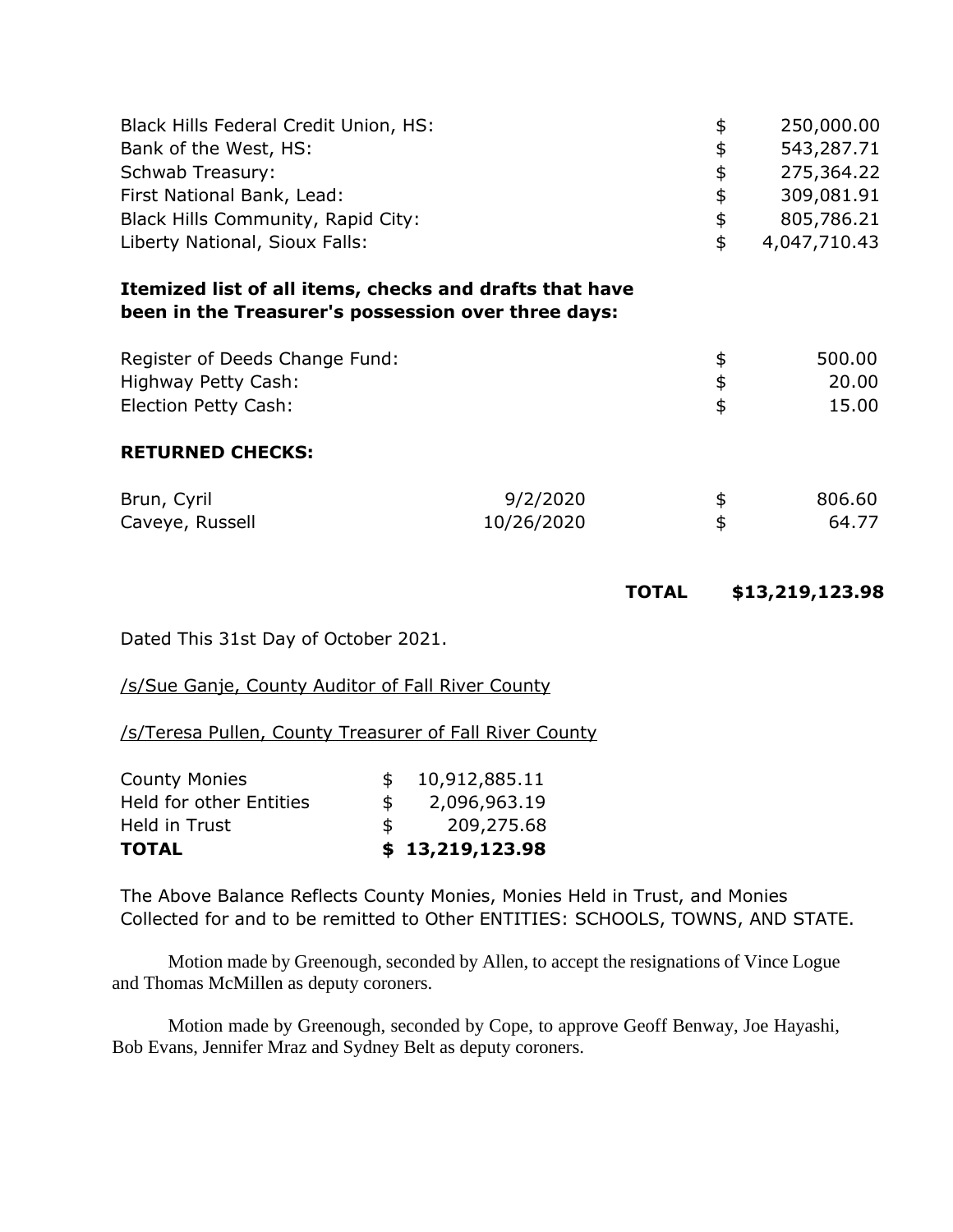Motion made by Greenough, seconded by Russell, to approve following the State's Attorney's advice and have the State hold a lottery if more than 1 application is received for a cannabis dispensary.

Motion made by Greenough, seconded by Cope, to enter into executive session as per SDCL 1-25-2 (1) for personnel purposes at 9:08 a.m.

The meeting resumed at 9:23 a.m.

Motion made by Greenough, seconded by Allen, to set a supplement and contingency hearing for December 2, 2021 at 9:30 a.m.

Frank Maynard, Emergency Management, met with the board. Motion made by Greenough, seconded by Russell, to approve a contract with the Black Hills Council of Local Governments to update the Hazardous Material Plan, and authorize the chairman to sign.

Maynard gave updates on webinars he completed, and Improvement Recommendations by Safety Benefits, with a recommendation to hire out the job to remove a large tree at the Edgemont Hwy Shop. Maynard also reported on one fire and incident.

Dustin Ross, Andersen Engineers, met with the board. Motion made by Greenough, seconded by Allen, to approve the following resolution:

# **FALL RIVER COUNTY RESOLUTION #2021-63**

#### **A Plat of ETC Tract of Section 24, T8S, R2E, BHM, Fall River County, South Dakota**

WHEREAS, there has been presented to the County Commissioners of Fall River County, South Dakota, the within plat of the above described lands, and it appearing to this Board that the system of streets conforms to the system of streets of existing plats and section lines of the county; adequate provision is made for access to adjacent unplatted lands by public dedication or section line when physically accessible; all provisions of the county subdivision regulations have been complied with; all taxes and special assessments upon the property have been fully paid; and the plat and survey have been lawfully executed; now and therefore,

BE IT RESOLVED that said plat is hereby approved in all respects.

Dated this  $18<sup>th</sup>$  day of November, 2021.

/s/Joe Falkenburg, Chairman Fall River County Board of Commissioners

ATTEST: /s/Sue Ganje Fall River County Auditor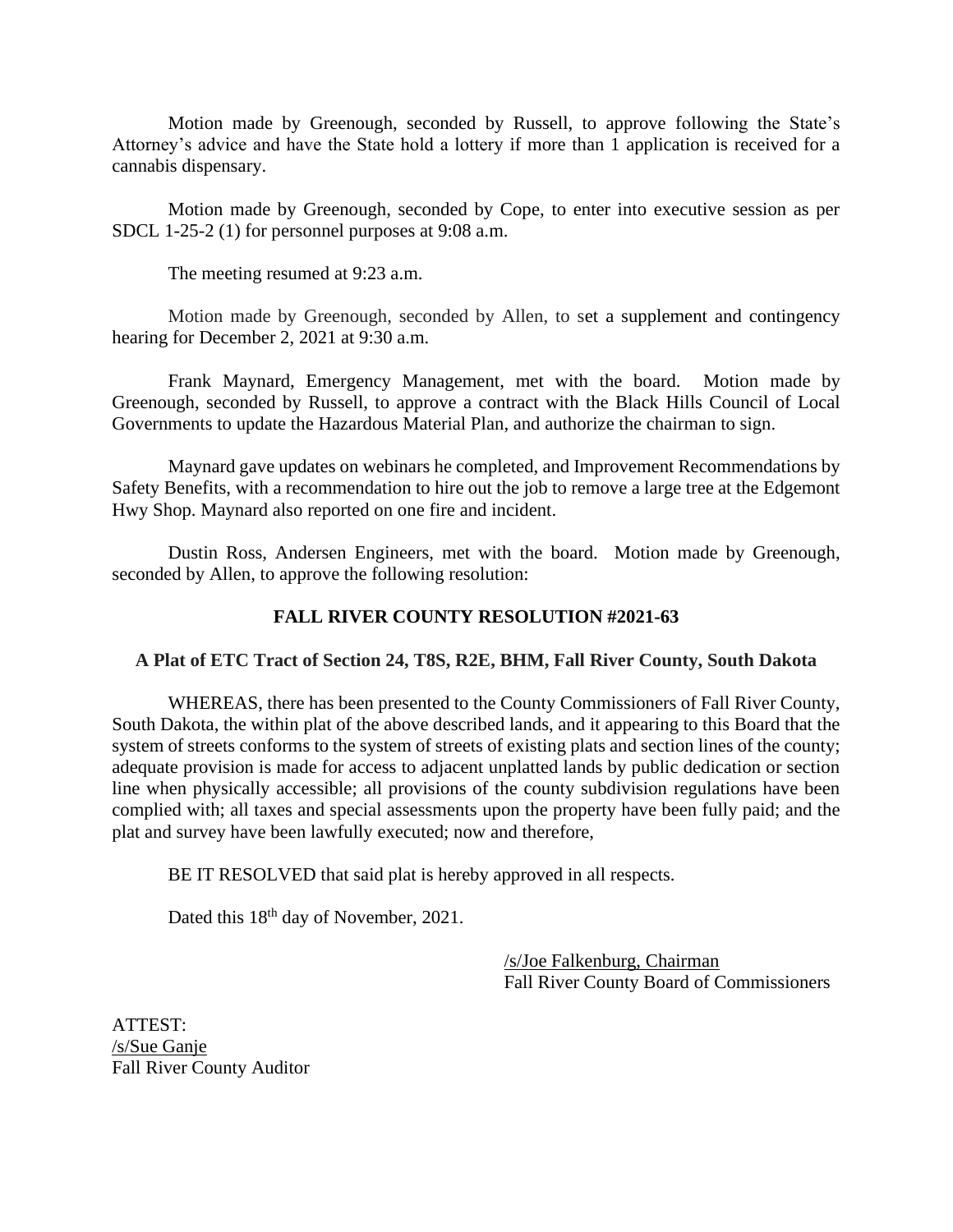Motion made by Allen, seconded by Cope, to approve the following resolution:

# **FALL RIVER COUNTY RESOLUTION #2021-64**

### **A Plat of Adams Tract of Cobblestone Mountain Estates Subdivision, and Cobblestone Mountain Ranch Tract Revised, all located in the E1/2SE1/4 of Section 2, T7S, R5E, BHM, Fall River County, South Dakota**

## **Formerly Lot 35, Lot 36 of Cobblestone Mountain Estates Subdivision, and Cobblestone Mountain Ranch Tract**

WHEREAS, there has been presented to the County Commissioners of Fall River County, South Dakota, the within plat of the above described lands, and it appearing to this Board that the system of streets conforms to the system of streets of existing plats and section lines of the county; adequate provision is made for access to adjacent unplatted lands by public dedication or section line when physically accessible; all provisions of the county subdivision regulations have been complied with; all taxes and special assessments upon the property have been fully paid; and the plat and survey have been lawfully executed; now and therefore,

BE IT RESOLVED that said plat is hereby approved in all respects.

Dated this  $18<sup>th</sup>$  day of November, 2021.

/s/Joe Falkenburg, Chairman Fall River County Board of Commissioners

ATTEST: /s/Sue Ganje Fall River County Auditor

Motion made by Allen, seconded by Cope, to approve the following resolution:

# **FALL RIVER COUNTY RESOLUTION #2021-65**

### **A Plat of Lot 3R and Lot 8R of Ridgeview Springs Subdivision, located in the NE1/4NE1/4 of Section 1, T7S, R5E, and the NW1/4NW1/4 of Section 6, T7S, R6E, BHM, Fall River County, South Dakota**

# **Formerly Lot 3 and Lot 8**

WHEREAS, there has been presented to the County Commissioners of Fall River County, South Dakota, the within plat of the above described lands, and it appearing to this Board that the system of streets conforms to the system of streets of existing plats and section lines of the county; adequate provision is made for access to adjacent unplatted lands by public dedication or section line when physically accessible; all provisions of the county subdivision regulations have been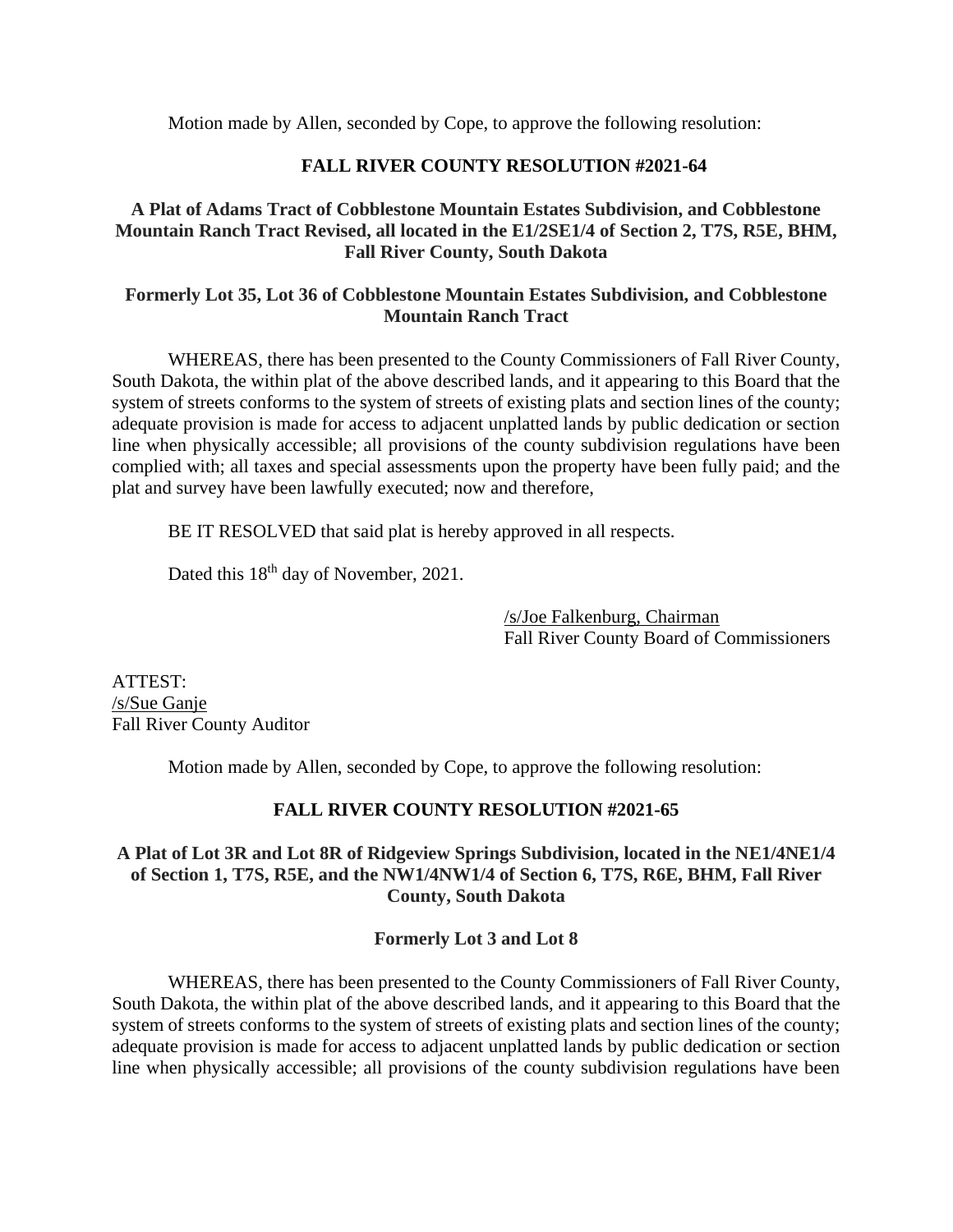complied with; all taxes and special assessments upon the property have been fully paid; and the plat and survey have been lawfully executed; now and therefore,

BE IT RESOLVED that said plat is hereby approved in all respects.

Dated this 18th day of November, 2021.

/s/Joe Falkenburg, Chairman Fall River County Board of Commissioners

ATTEST: /s/Sue Ganje Fall River County Auditor

The Hearing for 2022 Liquor – On/Off-sale, Restaurant, and Wine and Cider Licenses renewals was held as advertised. Motion made by Greenough, seconded by Cope, to approve the 2022 renewals for the following establishments: All 5 Gears LLC/Stateline Casino – On sale Liquor; Angostura Den Inc/Angostura Den – On and Off sale Liquor; Angostura Resort Management Inc/Inferno on the Beach – Restaurant Liquor and On and Off sale Wine and Cider; Larry N. Forney/Forney's Standard Service – Off-Sale Liquor; H & H Enterprises/Coffee Cup Fuel Stop #9 – On and Off sale Liquor, and Wine and Cider; TTT Taverns LLC/Pirates Pub – On and Off-sale Liquor.

Lillian Heidebrink, appointed Director of Equalization, (effective 11-5-21) met with the board to present a Flex Work Schedule Protocol for work outside the normal 8:00 a.m. to 5:00 p.m. hours. After review, the board determined the need to possibly work this into the next contract negotiations.

Motion made by Cope, seconded by Russell, to approve the contract with Susie Hayes to assist with training Heidebrink as new Director of Equalization at \$25.00/hour.

Motion made by Greenough, seconded by Allen, to approve Lillian Heidebrink to start training for her Assessor certification.

Motion made by Greenough, seconded by Allen, to approve the Vanguard 5-year Service Contract renewal, in the amount of \$13,300.00 annually.

Heidebrink provided a copy of the updated SDCL 10-6-112 codified law on Classification of Agricultural Land Criteria, along with an Ag Status Qualification Protocol regarding the new law to the Board, which became effective July 1, 2021. Heidebrink addressed key points in the law, such as the new definition of Principal or Predominant Use. Once use is determined, the law requires that one of two qualifiers to be met, that being Ag income, or Acreage. The Board discussed the manner in confirming income, along with the Ag applications that were sent out to those who have Ag status and what will happen to those who have not turned those forms in.

Break was taken at 10:01 a.m. and the meeting reconvened at 10:06 a.m.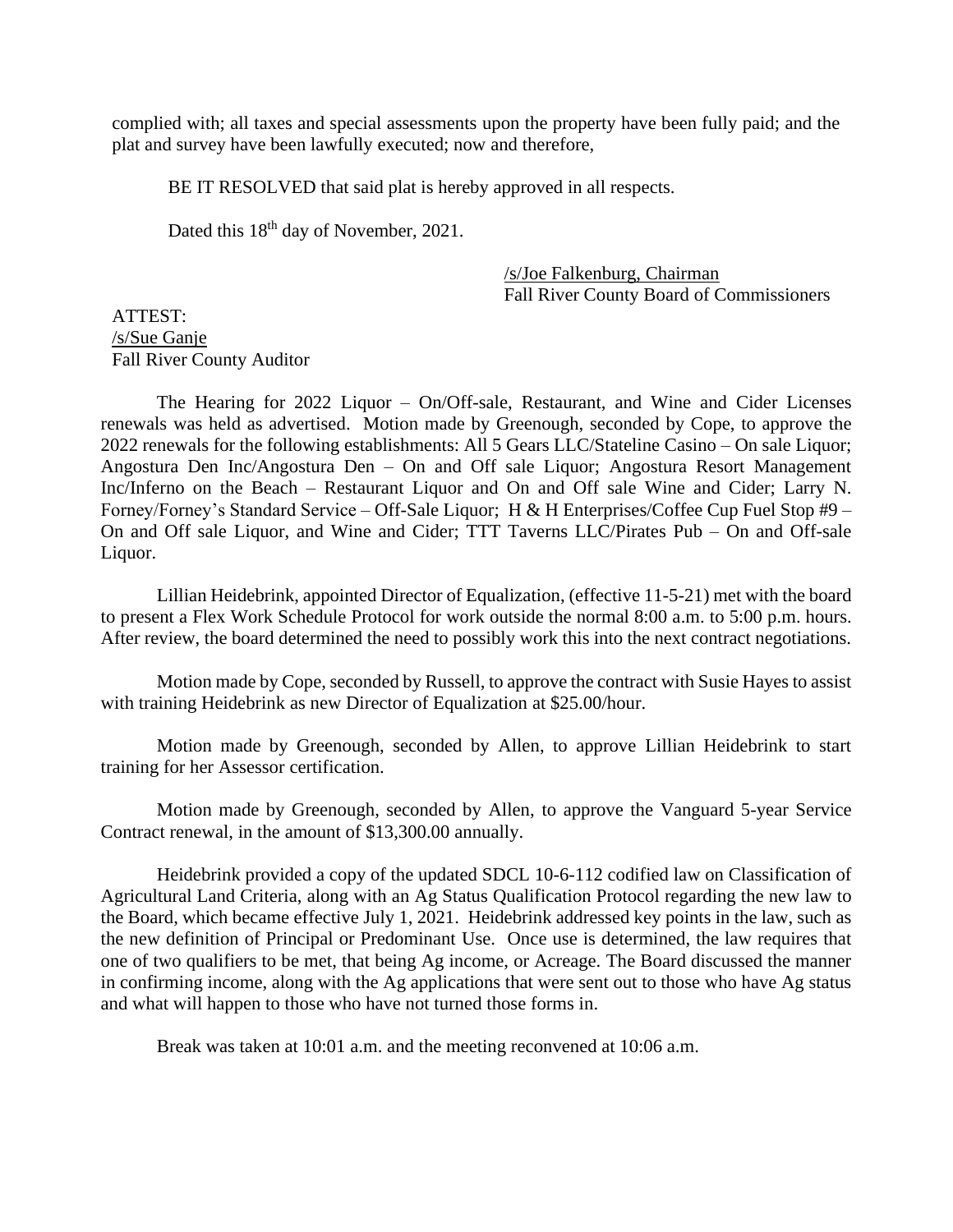Brett Blessing, Highway Foreman, met with the board. Motion made by Russell, seconded by Allen, to approve hiring Joshua Robistow, full-time, Administrative Assistant, \$14.00 per hour, effective date November 22, 2021, as per union contract.

Motion made by Cope, seconded by Russell, to approve the application for the road approach permit for Brandon and Jessica Luther on the left side of Shep's Canyon Road (0.2 mile off 71-A) and will serve a residence.

Motion made by Greenough, seconded by Russell, to approve the application for the road approach permit, for Jeremiah Priem, on the North side of Shep's Canyon Road (0.4 mile off 71-A) and will serve a residence.

Motion made by Cope, seconded by Greenough, to approve the October 2021 reimbursement to the highway department for fuel used or work performed as follows: Sheriff's Department for \$2,854.51; Weed and Pest Office for \$84.80; Emergency Management for \$91.67; GIS for \$26.98; and DOE for \$213.38.

Motion made by Russell, seconded by Cope, to approve the amendment to agreement #2021- 27-1, between Fall River County and SD Game, Fish and Parks, for 5.5 miles of Fall River County Road 71A (Shep's Canyon Road). The amendment increases the SDGF&P's 50% portion of the project from \$250,000 to not exceed \$275,000.00.

Blessing updated the board that they are working on road improvement plans, putting a plow and a 5th wheel on the new truck, 4 trucks are running right now and sending a sample of gravel to KD Contractors. Discussion was held on loose gravel on top of the roads and approving additional overtime if needed.

Motion made by Greenough, seconded by Allen, to approve the bills as follows:

#### **GENERAL FUND**

| AMERA-CHEM INC                    | <b>SUPPLY</b>            | \$56.95     |
|-----------------------------------|--------------------------|-------------|
| <b>CURA HOSPITALITY</b>           | <b>INMATE MEALS</b>      | \$11,981.30 |
| <b>BLACK HILLS CHEMICAL</b>       | <b>SUPPLY</b>            | \$373.57    |
| <b>CENTURY BUSINESS LEASING</b>   | COPIER LEASE/METER/USAGE | \$768.27    |
| <b>CHEYENNE SANITATION</b>        | SANITATION COLLECTION    | \$371.73    |
| <b>COLBATH &amp; SPERLICH, PC</b> | CAAF                     | \$2,937.10  |
| CORRECT RX PHARMACY SERV.         | <b>INMATE PHARMACY</b>   | \$97.71     |
| <b>CULLIGAN SOFT WATER</b>        | RENTAL/SUPPLY            | \$223.50    |
| <b>ENVIRONMENTAL PRODUCTS</b>     | <b>SUPPLY</b>            | \$170.04    |
| FARRELL, FARRELL & GINSBACH       | CAAF/MI                  | \$4,616.73  |
| <b>FALL RIVER COUNTY HERALD</b>   | <b>PUBLICATION</b>       | \$822.09    |
| <b>GOLDEN WEST</b>                | PHONE BILL/LONG DISTANCE | \$2,130.95  |
| <b>HOPE COUNSELING CENTER</b>     | QMHP                     | \$300.00    |
| <b>HOT SPRINGS ACE HARDWARE</b>   | <b>SUPPLY</b>            | \$77.74     |
| CITY OF HOT SPRINGS               | <b>CITY WATER BILL</b>   | \$854.70    |
| LINCOLN COUNTY TREASURER          | QMHP/MI                  | \$173.80    |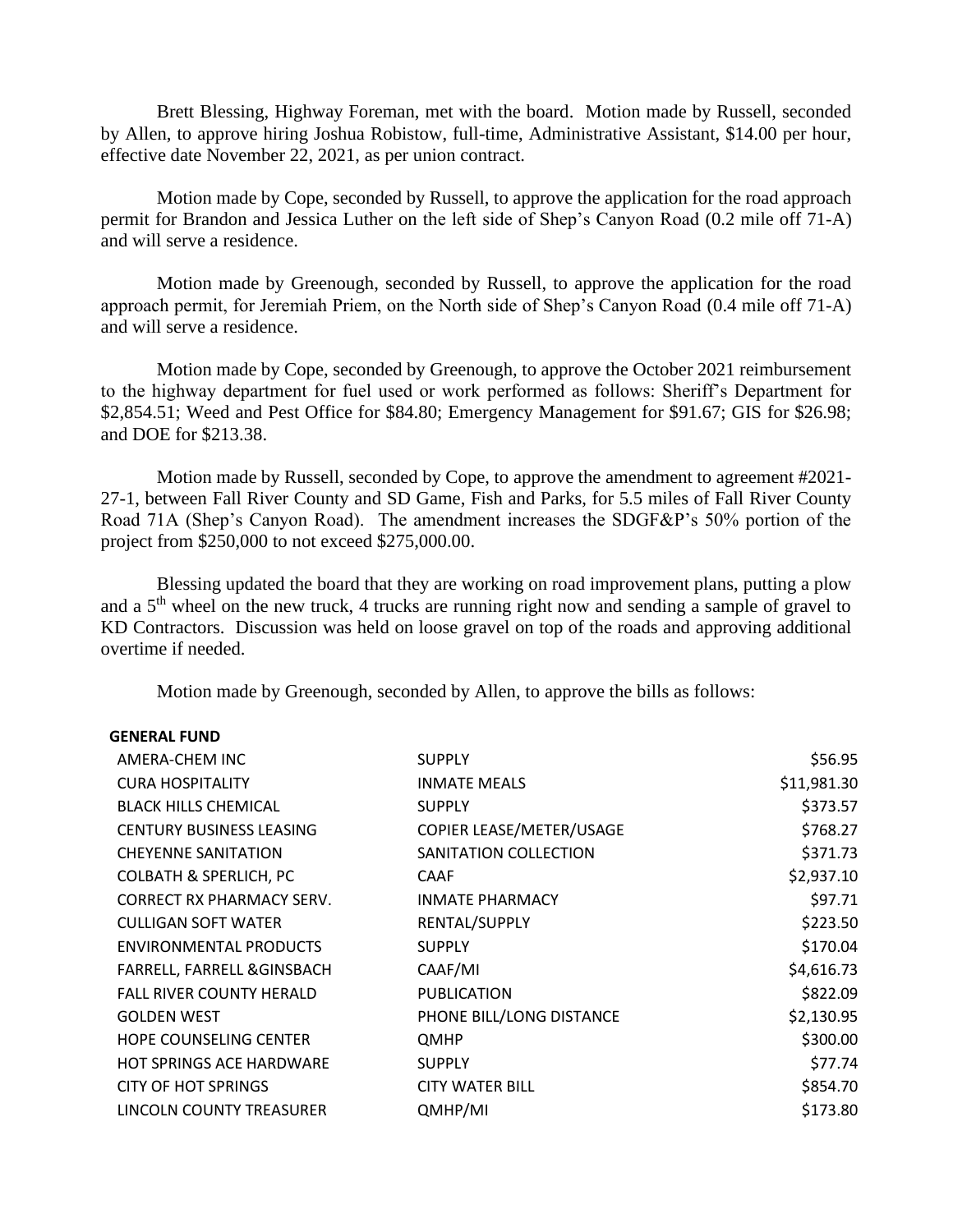| LYNN'S DAKOTAMART                   | <b>SUPPLY</b>                         | \$39.59     |
|-------------------------------------|---------------------------------------|-------------|
| LYNN'S DAK. MART PHARMACY           | <b>INMATE PHARMACY</b>                | \$2,596.06  |
| QUADIENT LEASING USA, INC           | POSTAGE MACHINE LEASE                 | \$760.80    |
| <b>MARCO</b>                        | <b>COPIER LEASE</b>                   | \$176.20    |
| <b>MARTY'S TIRE &amp; AUTO BODY</b> | REPAIR/SERVICE                        | \$1,000.00  |
| MASTEL, BRUCE                       | DATABASE SETUP & MON                  | \$35.00     |
| MCNEMAR, KIM                        | QMHP/MI                               | \$300.00    |
| MICROFILM IMAGING SYSTEMS           | SCANNING EQUIPMENT LEASE              | \$202.50    |
| NELSONS OIL & GAS INC.              | <b>UTILITY</b>                        | \$12,839.22 |
| QUADIENT FINANCE USA, INC           | <b>POSTAGE</b>                        | \$1,771.16  |
| NEWMAN SIGNS INC.                   | SIGNAGE                               | \$2,246.71  |
| O'NEILL, JUSTIN                     | <b>CAAF</b>                           | \$2,746.66  |
| PENNINGTON COUNTY JAIL              | INMATE HOUSING/TRANSPORT              | \$3,736.08  |
| <b>QUILL CORPORATION</b>            | <b>SUPPLIES</b>                       | \$16.58     |
| RAMKOTA HOTEL-PIERRE                | <b>HOTEL</b>                          | \$350.00    |
| <b>CITY OF RAPID CITY</b>           | <b>BLOOD ANALYSIS</b>                 | \$160.00    |
| SD DEPARTMENT OF HEALTH             | <b>BLOOD DRAWS</b>                    | \$910.00    |
| SD DEPT OF REVENUE                  | <b>AUTO/MI STATE REMITT</b>           | \$217.84    |
| SD FEDERAL PROPERTY AG              | <b>EQUIPMENT</b>                      | \$300.00    |
| SERVALL                             | RUGS AND MATS SERVIC                  | \$429.15    |
| SONNY'S SUPER FOODS                 | <b>SUPPLY</b>                         | \$69.90     |
| WEISHAUPL, DAVE                     | TRAVEL REIMBURSEMENT                  | \$68.00     |
| <b>WENDELL'S GARAGE</b>             | <b>SERVICE</b>                        | \$353.42    |
| WESTERN SD JUV SERV CTR             | <b>JUVENILE SERVICES</b>              | \$14,820.00 |
| NORTON, LYLE                        | UNIFORM ALLOWANCE                     | \$417.86    |
|                                     | TOTAL FOR GENERAL FUND                | \$72,518.91 |
| <b>COUNTY ROAD &amp; BRIDGE</b>     |                                       |             |
| <b>CHEYENNE SANITATION</b>          | SANITATION COLLECTION                 | \$74.00     |
| <b>CITY OF EDGEMONT</b>             | <b>CITY OF EDGEMONT WATER</b>         | \$84.10     |
| <b>GOLDEN WEST</b>                  | PHONE BILL/LONG DISTANCE              | \$211.83    |
| <b>CITY OF HOT SPRINGS</b>          | <b>CITY WATER BILL</b>                | \$29.81     |
| NELSON'S OIL & GAS INC.             | <b>UTILITY</b>                        | \$21,462.00 |
| NEWMAN SIGNS INC.                   | SIGNAGE                               | \$867.82    |
| HI-D-WAY OIL & GAS                  | <b>UTILITY</b>                        | \$340.00    |
| SEILER, RANDY                       | <b>CLOTHING ALLOWANCE</b>             | \$150.00    |
|                                     | TOTAL COUNTY ROAD & BRIDGE            | \$23,219.56 |
| 911 SURCHARGE REIMBURSEMENT         |                                       |             |
| <b>GOLDEN WEST</b>                  | PHONE BILL/LONG DISTANCE              | 787.57      |
| FLEMING, MELISSA                    | UNIFORM ALLOWANCE                     | 154.20      |
|                                     | TOTAL FOR 911 SURCHARGE REIMBURSEMENT | 941.77      |
| <b>EMERGENCY MANAGEMENT</b>         |                                       |             |
| <b>GOLDEN WEST</b>                  | PHONE BILL/LONG DISTANCE              | 157.91      |
| <b>MARCO</b>                        | <b>COPIER LEASE</b>                   | 38.90       |
| QUADIENT FINANCE USA, INC           | <b>POSTAGE</b>                        | \$0.53      |